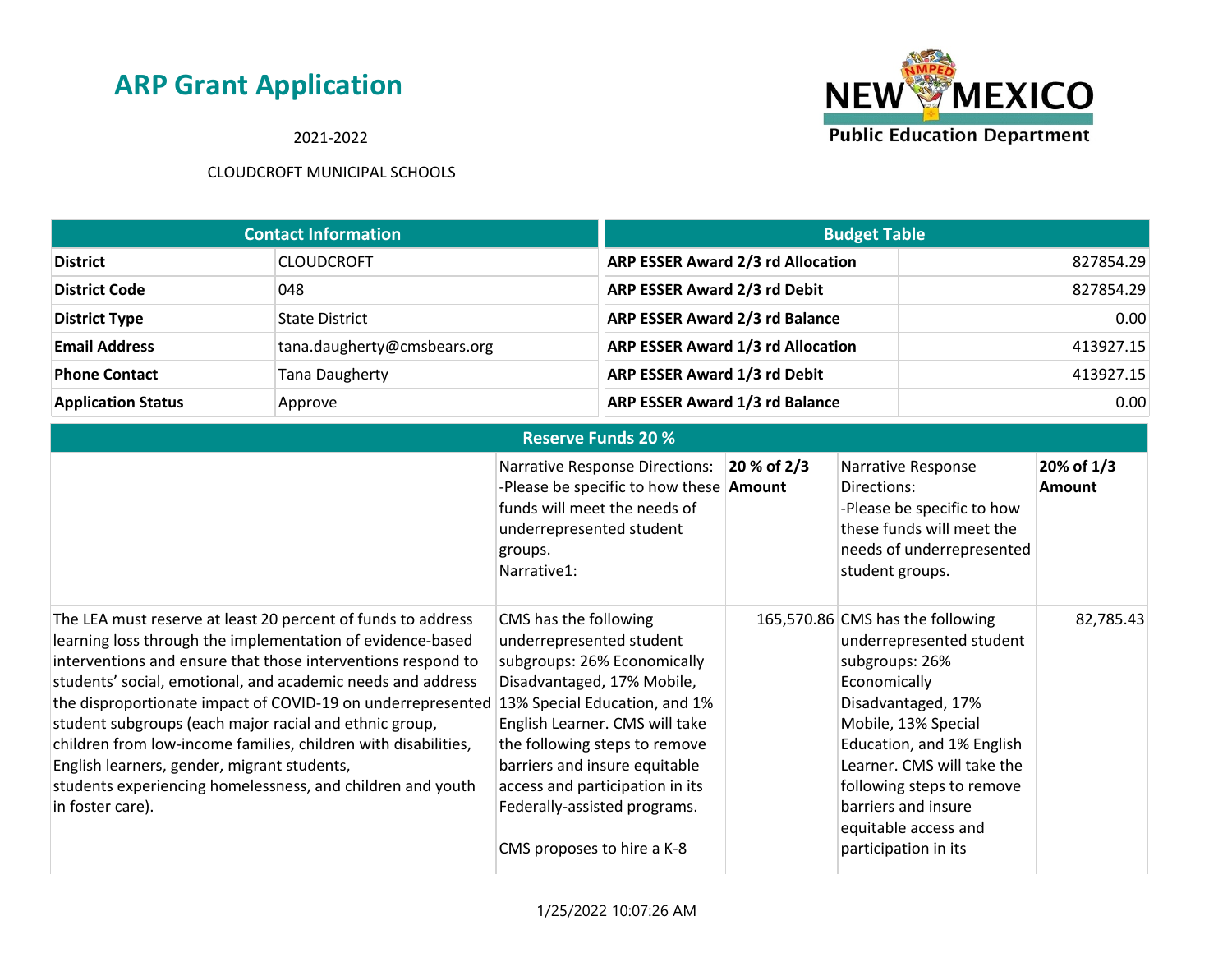2021-2022

#### CLOUDCROFT MUNICIPAL SCHOOLS

Counselor to assist and coach teachers in planning and implementing the K-8 Second Steps SEL curriculum. Second Steps is a holistic approach to building supportive communities for every child through social emotional learning (https://cfccdn.blob.core.windo ws.net/static/pdf/committeefor-children-the-case-for-aholistic-approach-to-socialemotional-learning.pdf). This is in response to the impact COVID19 has had on the social emotional health of our students and underrepresented subgroups. The K-8 Counselor will also be the K-8 Student Assistance Team Coordinator to plan targeted, supplemental, and individualized support through the SAT process for students who are at-risk academically or behaviorally, or those exceeding expectations. This position is necessary due to the adverse academic impact of lost instructional time.



Federally-assisted programs.

CMS proposes to hire a K-8 Counselor to assist and coach teachers in planning and implementing the K-8 Second Steps SEL curriculum. Second Steps is a holistic approach to building supportive communities for every child through social emotional learning (https://cfccdn.blob.core.w indows.net/static/pdf/com mittee-for-children-thecase-for-a-holisticapproach-to-socialemotional-learning.pdf). This is in response to the impact COVID19 has had on the social emotional health of our students and underrepresented subgroups. The K-8 Counselor will also be the K-8 Student Assistance Team Coordinator to plan targeted, supplemental, and individualized support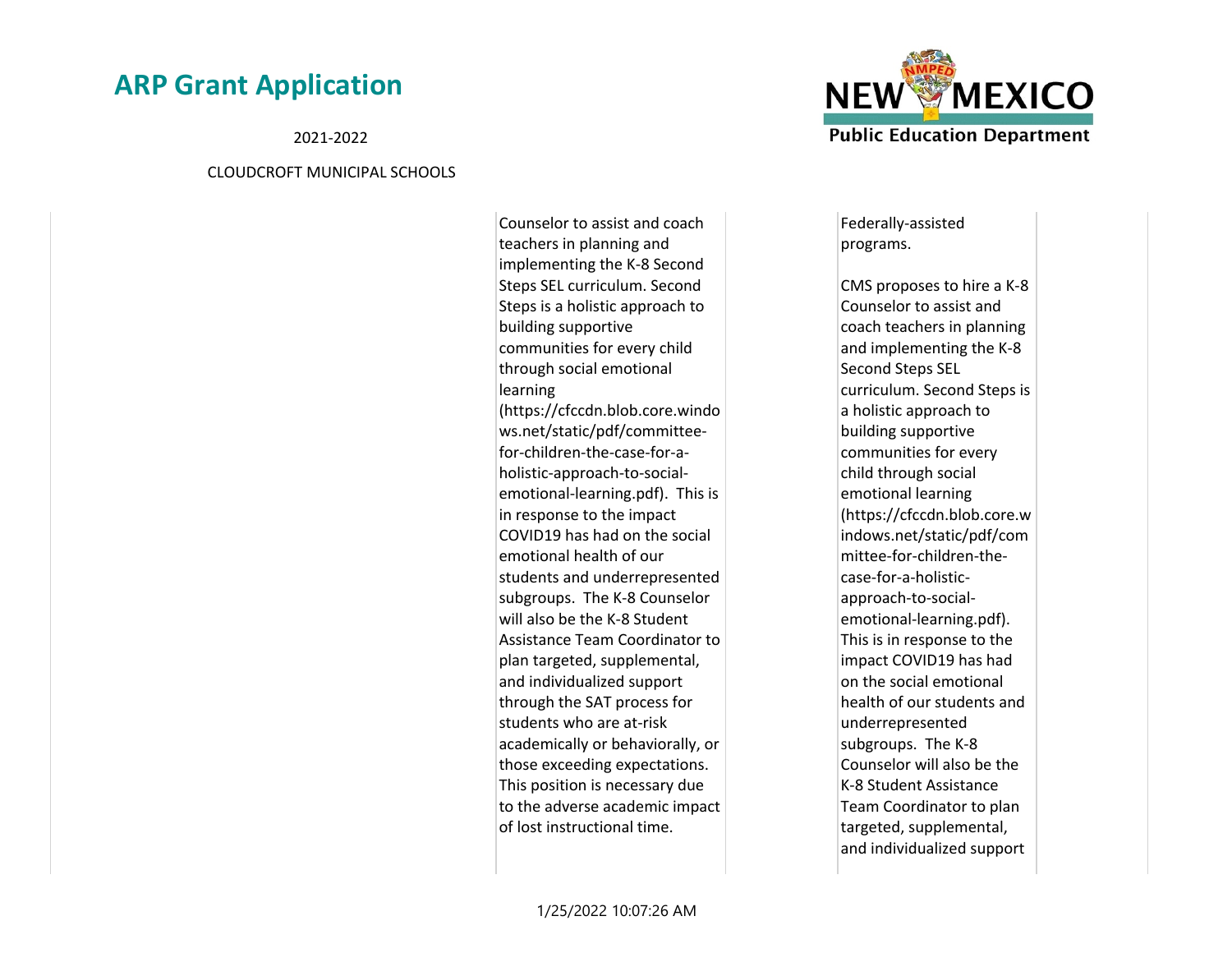2021-2022

#### CLOUDCROFT MUNICIPAL SCHOOLS

To address the academic impact of lost instructional time, CMS proposes to implement after school enrichment activities including high dosage tutoring from highly qualified staff (https://osse.dc.gov/sites/defa ult/files/dc/sites/osse/page\_co ntent/attachments/HighDosage TutoringGuidance.pdf) see pg.10. CMS proposes to offer a summer school/ intervention program (https://www.ascd.org/el/articl es/some-summer-programsnarrow-learning-gaps ) to students who did not meet performance standards and did not master the skills necessary to be successful in the next grade level. This would be done through summer math camp, credit recovery, and remediation using hands-on activities (https://educationassociates.co m/case-for-hands-on-learning/ ), one on one and small group instruction. CMS proposes hiring a Math



through the SAT process for students who are atrisk academically or behaviorally, or those exceeding expectations. This position is necessary due to the adverse academic impact of lost instructional time.

To address the academic impact of lost instructional time, CMS proposes to implement after school enrichment activities including high dosage tutoring from highly qualified staff (https://osse.dc.gov/sites/ default/files/dc/sites/osse/ page\_content/attachments /HighDosageTutoringGuida nce.pdf) see pg.10. CMS proposes to offer a summer school/ intervention program (https://www.ascd.org/el/a rticles/some-summerprograms-narrow-learninggaps ) to students who did not meet performance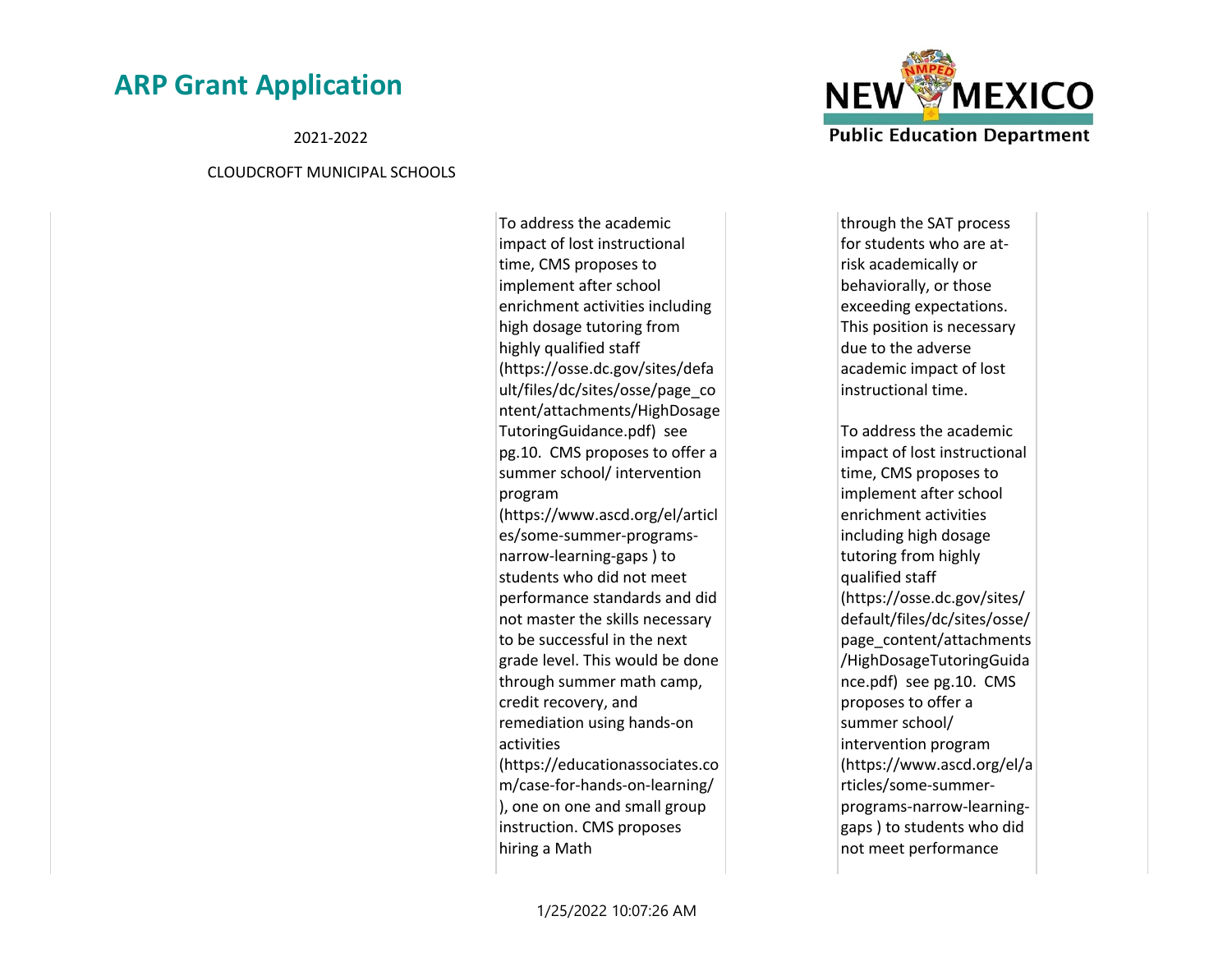2021-2022



|                                                                  | Interventionist/Coach because   |            | standards and did not        |           |
|------------------------------------------------------------------|---------------------------------|------------|------------------------------|-----------|
|                                                                  | district data analysis shows a  |            | master the skills necessary  |           |
|                                                                  | significant learning gap in the |            | to be successful in the next |           |
|                                                                  | area of Math. This coach will   |            | grade level. This would be   |           |
|                                                                  | work one-on-one, in pairs, and  |            | done through summer          |           |
|                                                                  | small groups to address         |            | math camp, credit            |           |
|                                                                  | performance, targets, and       |            | recovery, and remediation    |           |
|                                                                  | standards                       |            | using hands-on activities    |           |
|                                                                  | (https://ies.ed.gov/ncee/wwc/   |            | (https://educationassociat   |           |
|                                                                  | Docs/PracticeGuide/rti_math_p   |            | es.com/case-for-hands-on-    |           |
|                                                                  | g_042109.pdf).                  |            | learning/), one on one and   |           |
|                                                                  |                                 |            | small group instruction.     |           |
|                                                                  |                                 |            | CMS proposes hiring a        |           |
|                                                                  |                                 |            | Math                         |           |
|                                                                  |                                 |            | Interventionist/Coach        |           |
|                                                                  |                                 |            | because district data        |           |
|                                                                  |                                 |            | analysis shows a significant |           |
|                                                                  |                                 |            | learning gap in the area of  |           |
|                                                                  |                                 |            | Math. This coach will work   |           |
|                                                                  |                                 |            | one-on-one, in pairs, and    |           |
|                                                                  |                                 |            | small groups to address      |           |
|                                                                  |                                 |            | performance, targets, and    |           |
|                                                                  |                                 |            | standards                    |           |
|                                                                  |                                 |            | (https://ies.ed.gov/ncee/w   |           |
|                                                                  |                                 |            | wc/Docs/PracticeGuide/rti    |           |
|                                                                  |                                 |            | _math_pg_042109.pdf).        |           |
|                                                                  |                                 |            |                              |           |
| Activities to address the Social Emotional Needs of all students | Yes                             | 41,392.86  | Yes                          | 20,696.43 |
| Activities to address the Academic Needs of all students         | Yes                             | 124,178.00 | Yes                          | 62,089.00 |
|                                                                  |                                 |            |                              |           |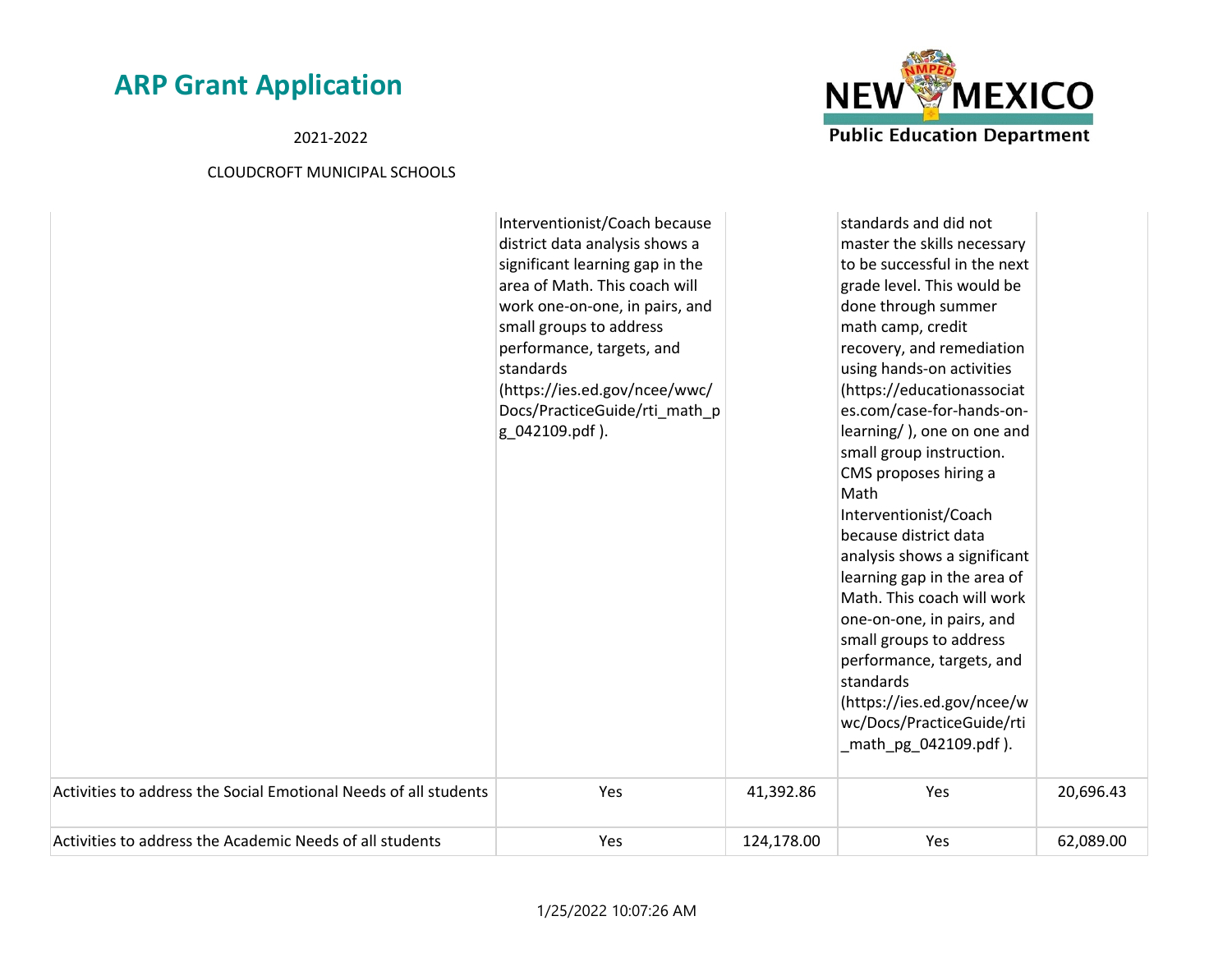### 2021-2022

| Activities that go above and beyond all services offered to all<br>students to address the disproportionate impact of COVID-19<br>on underrepresented student subgroups:      | <b>No</b> | 0.00       | <b>No</b> | 0.00      |
|-------------------------------------------------------------------------------------------------------------------------------------------------------------------------------|-----------|------------|-----------|-----------|
| Students from each racial or ethnic group (e.g., identifying<br>disparities and focusing on underserved student groups by<br>race or ethnicity)                               | No        | 0.00       | No        | 0.00      |
| Students from low-income families                                                                                                                                             | No        | 0.00       | No        | 0.00      |
| Children with disabilities (including infants, toddlers, children,<br>and youth with disabilities eligible under the Individuals with<br>Disabilities Education Act ("IDEA")) | No        | 0.00       | No        | 0.00      |
| English learners                                                                                                                                                              | No.       | 0.00       | No.       | 0.00      |
| Gender (e.g., identifying disparities and focusing on<br>underserved student groups by gender)                                                                                | No        | 0.00       | No        | 0.00      |
| Migratory students                                                                                                                                                            | No.       | 0.00       | No.       | 0.00      |
| Students experiencing homelessness                                                                                                                                            | No.       | 0.00       | No.       | 0.00      |
| Children and youth in foster care                                                                                                                                             | No        | 0.00       | No        | 0.00      |
| <b>Sub Totals</b>                                                                                                                                                             |           | 165,570.86 |           | 82,785.43 |

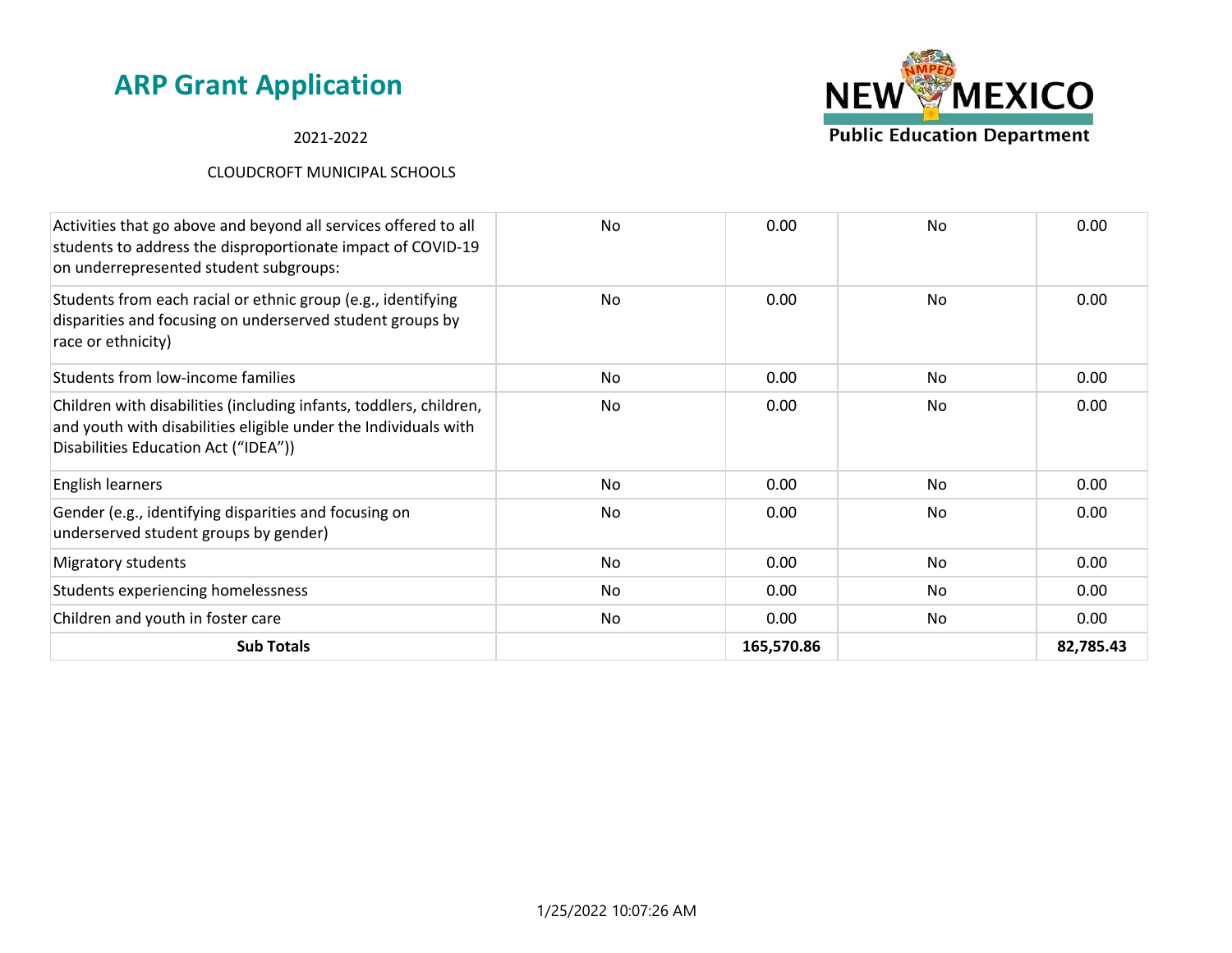**NEW MEXICO Public Education Department** 

2021-2022

|                                                                                                                                                                                                                                                                                                                                                                                                                                                                                                                                                                                             | <b>Additional Reserve Funds (Optional)</b> |  |                                                                                                                                                           |  |                                                                                                                                               |  |
|---------------------------------------------------------------------------------------------------------------------------------------------------------------------------------------------------------------------------------------------------------------------------------------------------------------------------------------------------------------------------------------------------------------------------------------------------------------------------------------------------------------------------------------------------------------------------------------------|--------------------------------------------|--|-----------------------------------------------------------------------------------------------------------------------------------------------------------|--|-----------------------------------------------------------------------------------------------------------------------------------------------|--|
|                                                                                                                                                                                                                                                                                                                                                                                                                                                                                                                                                                                             |                                            |  | <b>Narrative Response Directions:</b><br>-Please be specific to how these funds will meet<br>the needs of underrepresented student groups.<br>Narrative1: |  | <b>Narrative Response Directions:</b><br>-Please be specific to how these funds will<br>meet the needs of underrepresented<br>student groups. |  |
| Funds above and beyond the 20 percent minimum of funds to<br>address learning loss through the implementation of evidence-<br>based interventions and ensure that those interventions<br>respond to students' social, emotional, and academic needs<br>and address the disproportionate impact of COVID-19 on<br>underrepresented student subgroups (each major racial and<br>ethnic group, children from low-income families, children with<br>disabilities, English learners, gender, migrant students,<br>students experiencing homelessness, and children and youth<br>in foster care). |                                            |  |                                                                                                                                                           |  |                                                                                                                                               |  |
| Activities to address the Social Emotional Needs of all students                                                                                                                                                                                                                                                                                                                                                                                                                                                                                                                            | No                                         |  | No                                                                                                                                                        |  |                                                                                                                                               |  |
| Activities to address the Academic Needs of all students                                                                                                                                                                                                                                                                                                                                                                                                                                                                                                                                    | No                                         |  | No                                                                                                                                                        |  |                                                                                                                                               |  |
| Activities that go above and beyond all services offered to all<br>students to address the disproportionate impact of COVID-19<br>on underrepresented student subgroups:                                                                                                                                                                                                                                                                                                                                                                                                                    | No                                         |  | <b>No</b>                                                                                                                                                 |  |                                                                                                                                               |  |
| Students from each racial or ethnic group (e.g., identifying<br>disparities and focusing on underserved student groups by<br>race or ethnicity)                                                                                                                                                                                                                                                                                                                                                                                                                                             | No                                         |  | No                                                                                                                                                        |  |                                                                                                                                               |  |
| Students from low-income families                                                                                                                                                                                                                                                                                                                                                                                                                                                                                                                                                           | No                                         |  | No                                                                                                                                                        |  |                                                                                                                                               |  |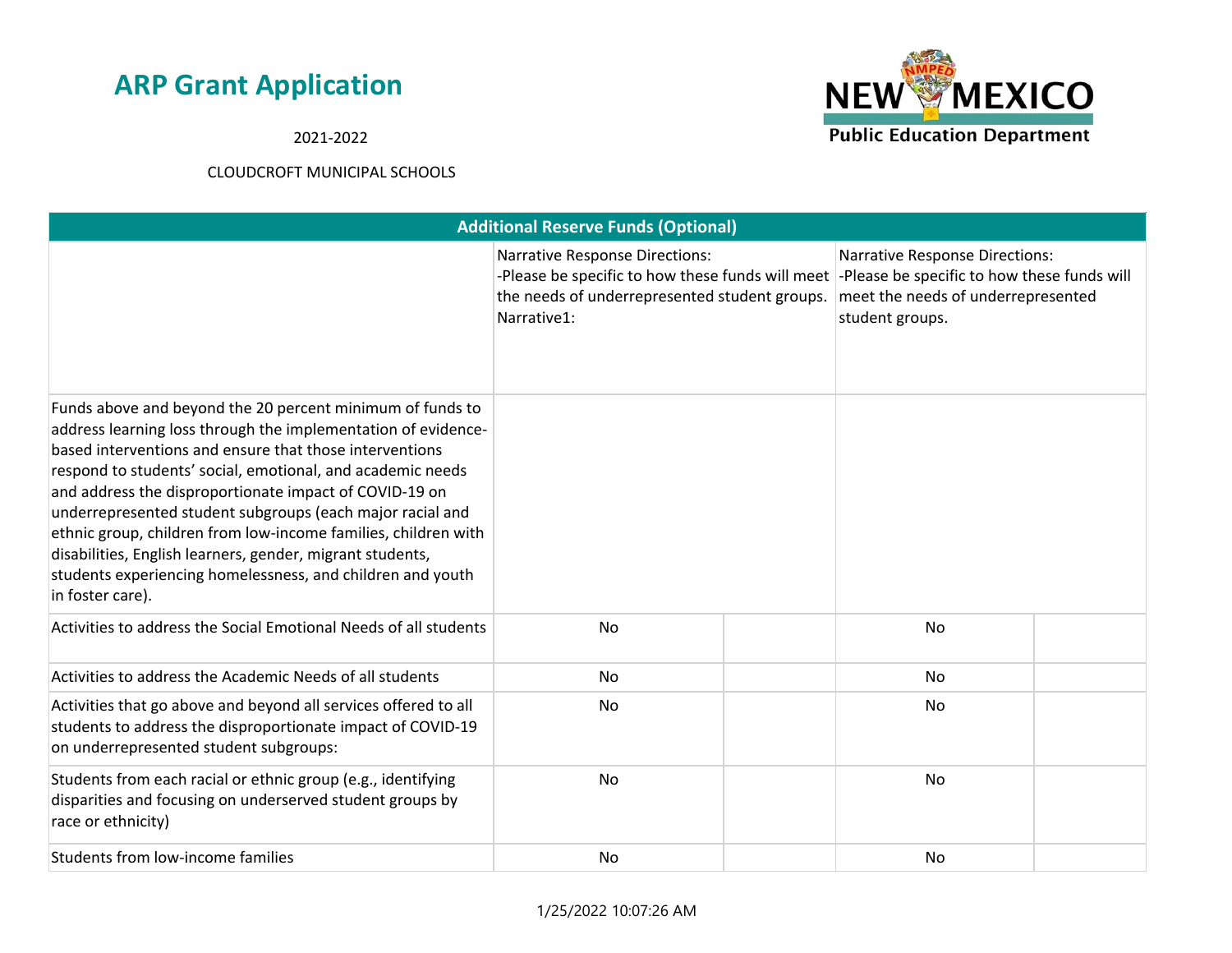2021-2022

### CLOUDCROFT MUNICIPAL SCHOOLS



#### **Activities to Address Needs**

**Descriptions for all narrative responses below must describe how interventions to address the academic impact of lost instructional time, will respond to the academic, social, emotional, and mental health needs of all students, and particularly those students disproportionately impacted by the COVID-19 pandemic, including students from low-income families, students of color, English learners, children with disabilities, students experiencing homelessness, children and youth in foster care, and migratory students.**

| Funds may be used for a wide<br>range of activities to address<br>needs arising from the<br>coronavirus<br>pandemic, including any<br>activity authorized by the<br>following Acts. | 2/3 Amount Allocations |               | 1/3 Amount Allocations |               |
|-------------------------------------------------------------------------------------------------------------------------------------------------------------------------------------|------------------------|---------------|------------------------|---------------|
|                                                                                                                                                                                     | <b>Narrative</b>       | <b>Amount</b> | <b>Narrative</b>       | <b>Amount</b> |

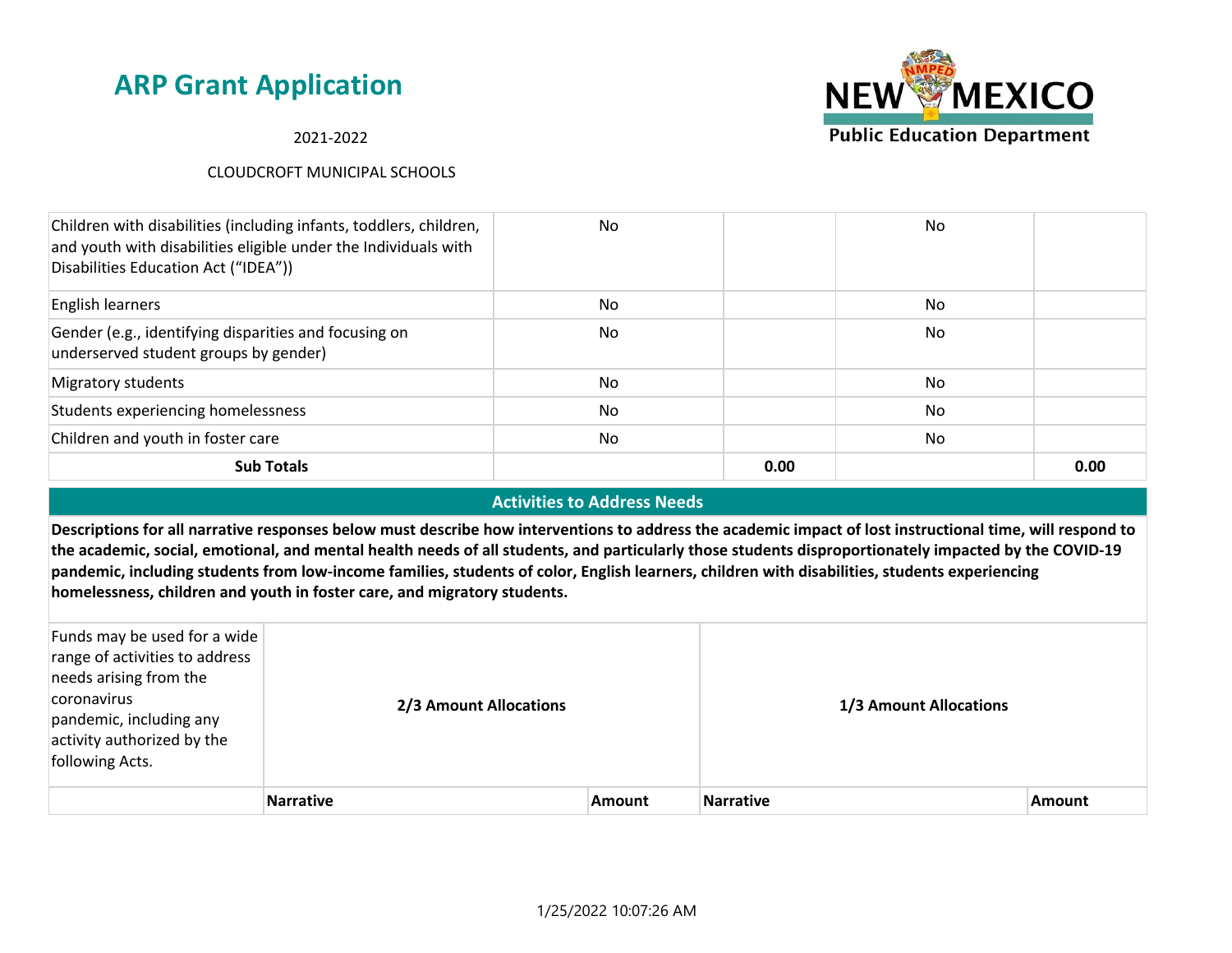

### 2021-2022

| <b>Elementary and Secondary</b><br><b>Education Act (ESEA)</b>                        | CMS proposes to purchase supplies and<br>equipment to help implement enrichment<br>activities, high dosage tutoring, and the<br>summer school/ intervention program. | 125,000.00 | CMS proposes to purchase supplies and<br>equipment to help implement enrichment<br>activities, high dosage tutoring, and the<br>summer school/ intervention program. | 103,927.00 |
|---------------------------------------------------------------------------------------|----------------------------------------------------------------------------------------------------------------------------------------------------------------------|------------|----------------------------------------------------------------------------------------------------------------------------------------------------------------------|------------|
| Individuals with Disabilities<br>Education Act (IDEA)                                 |                                                                                                                                                                      | 0.00       |                                                                                                                                                                      | 0.00       |
| <b>Adult Education and Family</b><br>Literacy Act (AEFLA)                             |                                                                                                                                                                      | 0.00       |                                                                                                                                                                      | 0.00       |
| Carl D. Perkins Career and<br><b>Technical Education Act of</b><br>2006 (Perkins CTE) |                                                                                                                                                                      | 0.00       |                                                                                                                                                                      | 0.00       |
|                                                                                       |                                                                                                                                                                      | 125,000.00 |                                                                                                                                                                      | 103,927.00 |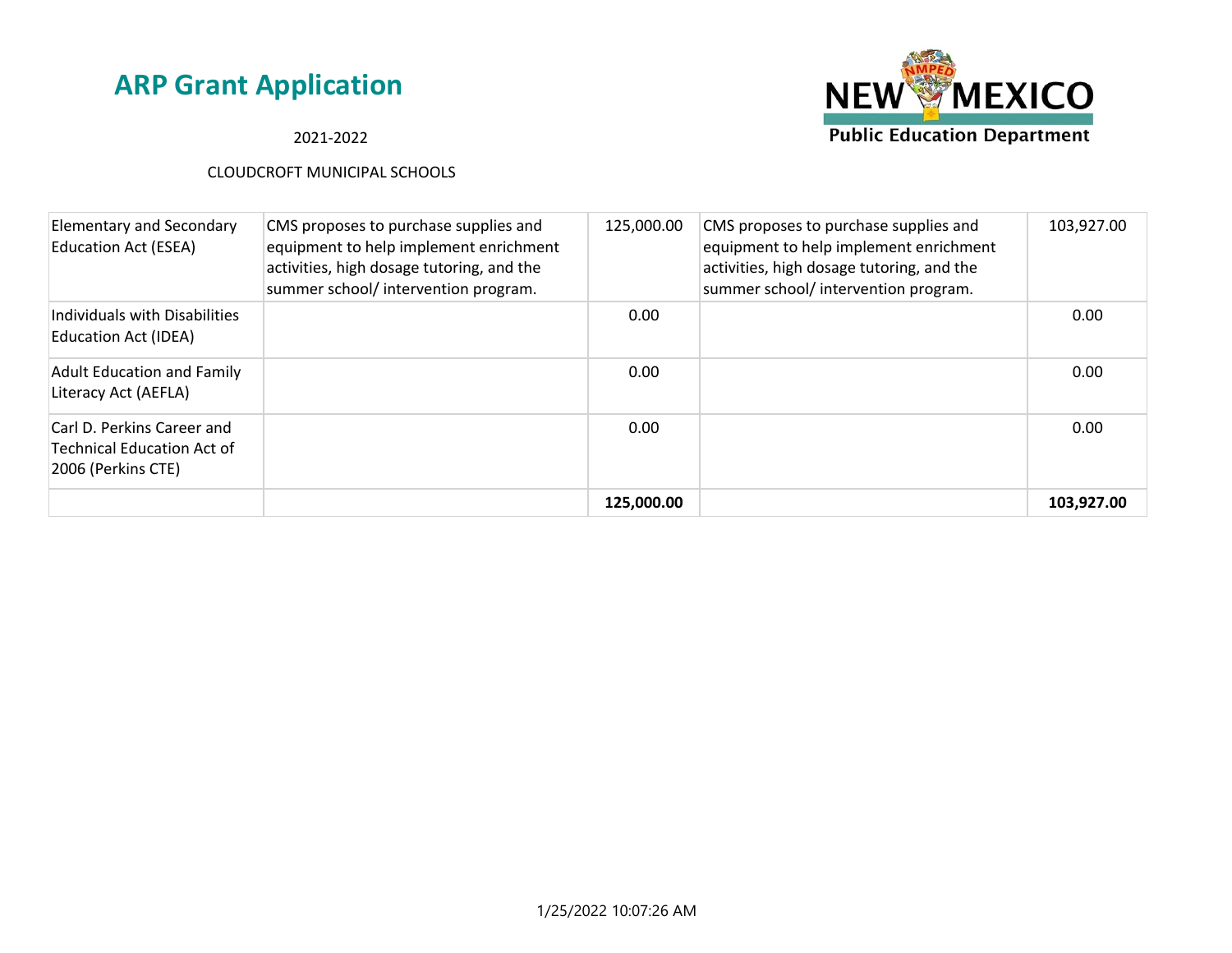2021-2022



|                                                                                                                                                                                                                                                                                                                                                                                                                                                                                                                                                                                                                                                                                                                                                                                                                                                                                                                               | <b>Response Efforts - COVID 19</b> |        |                  |               |
|-------------------------------------------------------------------------------------------------------------------------------------------------------------------------------------------------------------------------------------------------------------------------------------------------------------------------------------------------------------------------------------------------------------------------------------------------------------------------------------------------------------------------------------------------------------------------------------------------------------------------------------------------------------------------------------------------------------------------------------------------------------------------------------------------------------------------------------------------------------------------------------------------------------------------------|------------------------------------|--------|------------------|---------------|
| <b>Allowable Activities for Remaining</b><br><b>Funds. Consistent with PED's priority</b><br>to close the digital divide, LEAs must<br>explain how they are using ARP ESSER<br>funds to ensure access to digital<br>devices and other technology for at-<br>risk students and teachers who need<br>them, as well as Internet technology<br>support services. Digital devices must<br>be capable of meeting at-risk<br>students' remote learning needs and<br>teachers' remote teaching needs.<br>Digital devices must allow for the<br>reliable download and upload of<br>assignments, streaming of<br>instructional videos, and participation<br>in individual and group video<br>conferencing. In the category below<br>"purchasing instructional technology,"<br>please include in the narrative an<br>explanation of how the LEA is meeting<br>this priority and a dollar amount that<br>will be used for these purposes. | ARP ESSER 2/3                      |        | ARP ESSER 1/3    |               |
|                                                                                                                                                                                                                                                                                                                                                                                                                                                                                                                                                                                                                                                                                                                                                                                                                                                                                                                               | <b>Narrative</b>                   | Amount | <b>Narrative</b> | <b>Amount</b> |
| Training and professional development<br>on sanitizing and minimizing the<br>spread of infectious diseases                                                                                                                                                                                                                                                                                                                                                                                                                                                                                                                                                                                                                                                                                                                                                                                                                    |                                    | 0.00   |                  | 0.00          |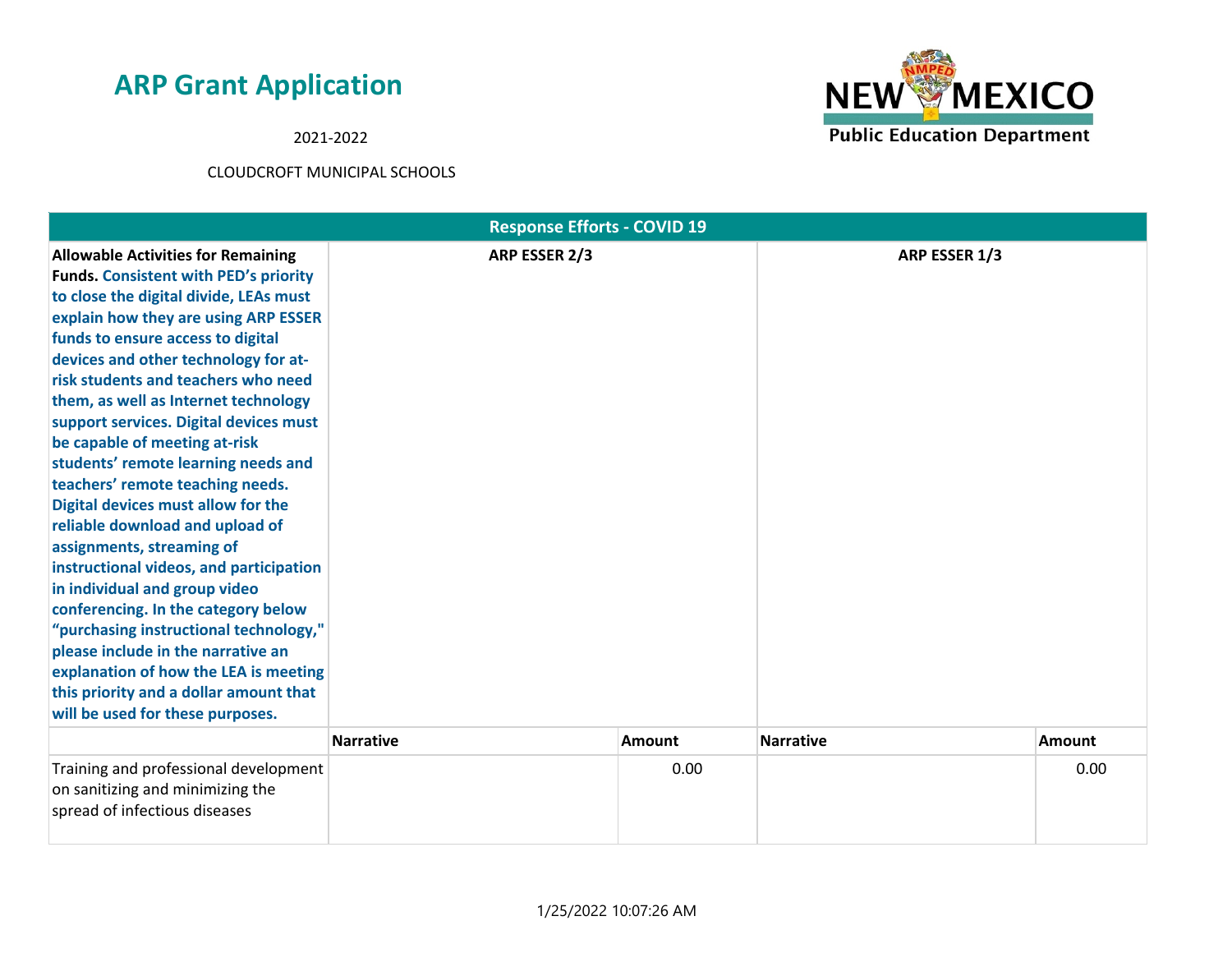

2021-2022

| Purchasing supplies to sanitize and<br>clean the LEA's facilities                                                                                                                                               | In order to keep students and staff safe<br>and abide by state guidelines, CMS<br>proposes to purchase necessary<br>cleaning supplies and equipment to<br>sanitize facilities.<br>In order to keep students and staff safe<br>and abide by state guidelines, CMS<br>proposes to purchase<br>Personal Protective Equipment. CMS<br>also proposes to purchase adaptive<br>equipment. | 50,000.00 | In order to keep students and staff safe<br>and abide by state guidelines, CMS<br>proposes to purchase necessary<br>cleaning supplies and equipment to<br>sanitize facilities.<br>In order to keep students and staff<br>safe and abide by state guidelines,<br>CMS proposes to purchase<br>Personal Protective Equipment. CMS<br>also proposes to purchase adaptive<br>equipment. | 15,000.00 |
|-----------------------------------------------------------------------------------------------------------------------------------------------------------------------------------------------------------------|------------------------------------------------------------------------------------------------------------------------------------------------------------------------------------------------------------------------------------------------------------------------------------------------------------------------------------------------------------------------------------|-----------|------------------------------------------------------------------------------------------------------------------------------------------------------------------------------------------------------------------------------------------------------------------------------------------------------------------------------------------------------------------------------------|-----------|
| Repairing and improving school<br>facilities to reduce risk of virus<br>transmission and exposure to<br>environmental health hazards                                                                            |                                                                                                                                                                                                                                                                                                                                                                                    | 0.00      |                                                                                                                                                                                                                                                                                                                                                                                    | 0.00      |
| Improving indoor air quality                                                                                                                                                                                    | To ensure the safety of students and<br>staff, CMS proposes to purchase fans,<br>air purifiers, replacement filters, and<br>other supplies/equipment to improve<br>air quality.                                                                                                                                                                                                    | 29,999.43 | To ensure the safety of students and<br>staff, CMS proposes to purchase fans,<br>air purifiers, replacement filters, and<br>other supplies/equipment to improve<br>air quality.                                                                                                                                                                                                    | 10,000.00 |
| Addressing the needs of children from<br>low-income families, children with<br>disabilities, English learners, racial and<br>ethnic minorities, students<br>experiencing homelessness, and foster<br>care youth |                                                                                                                                                                                                                                                                                                                                                                                    | 0.00      |                                                                                                                                                                                                                                                                                                                                                                                    | 0.00      |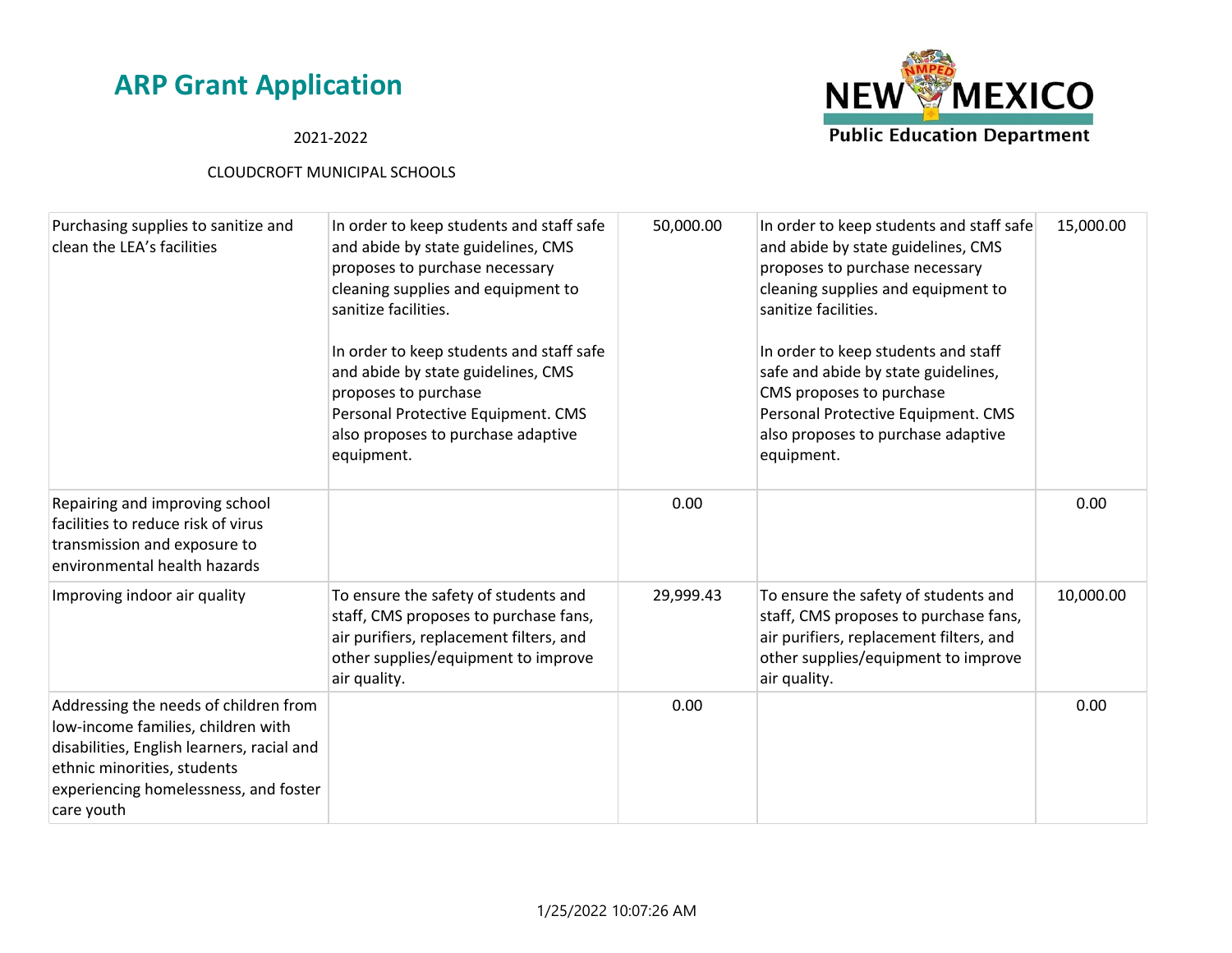2021-2022



| Developing and implementing<br>procedures and systems to improve<br>the preparedness and response efforts<br>of LEAs                                                                                                                                                                                                                                                                                                        |                                                                                                                                                                                                                                                                                                                                                                                                                                                                                                             | 0.00       |                                                                                                                                                                                                                                                                                                                                                                                                                                                                                                             | 0.00      |
|-----------------------------------------------------------------------------------------------------------------------------------------------------------------------------------------------------------------------------------------------------------------------------------------------------------------------------------------------------------------------------------------------------------------------------|-------------------------------------------------------------------------------------------------------------------------------------------------------------------------------------------------------------------------------------------------------------------------------------------------------------------------------------------------------------------------------------------------------------------------------------------------------------------------------------------------------------|------------|-------------------------------------------------------------------------------------------------------------------------------------------------------------------------------------------------------------------------------------------------------------------------------------------------------------------------------------------------------------------------------------------------------------------------------------------------------------------------------------------------------------|-----------|
| Planning for or implementing activities<br>during long-term closures, including<br>providing meals to eligible students<br>and providing technology for online<br>learning                                                                                                                                                                                                                                                  | Unfortunately we have found<br>throughout the pandemic that COVID<br>will at some time interrupt the in-class<br>learning of our students. Therefore,<br>CMS proposes to employ a remote<br>learning liaison to coordinate between<br>the student, family and teacher to<br>provide the video lessons, homework<br>assignments and any additional<br>assistance the student needs.                                                                                                                          | 50,000.00  | Unfortunately we have found<br>throughout the pandemic that COVID<br>will at some time interrupt the in-class<br>learning of our students. Therefore,<br>CMS proposes to employ a remote<br>learning liaison to coordinate between<br>the student, family and teacher to<br>provide the video lessons, homework<br>assignments and any additional<br>assistance the student needs.                                                                                                                          | 25,000.00 |
| Purchasing educational technology<br>(including hardware, software,<br>connectivity, assistive technology, and<br>adaptive equipment) for students that<br>aids in regular and substantive<br>educational interaction between<br>students and their classroom<br>instructors, including students from<br>low-income families and children with<br>disabilities (see above for additional<br>requirements for this activity) | CMS proposes to purchase Edmentum in<br>order to establish EdOptions Virtual<br>Academy for those students in our<br>district who remain at home to learn<br>remotely for the school year.<br>So that learning can continue both in<br>school and remotely, CMS proposes to<br>purchase Chromebooks, cases, and<br>surge protectors. In addition, CMS<br>proposes to purchase Smartboards for<br>enhanced instructional delivery in every<br>teacher's classroom and cameras for<br>video recorded lessons. | 177,284.57 | CMS proposes to purchase Edmentum<br>in order to establish EdOptions Virtual<br>Academy for those students in our<br>district who remain at home to learn<br>remotely for the school year.<br>So that learning can continue both in<br>school and remotely, CMS proposes to<br>purchase Chromebooks, cases, and<br>surge protectors. In addition, CMS<br>proposes to purchase Smartboards for<br>enhanced instructional delivery in<br>every teacher's classroom and<br>cameras for video recorded lessons. | 30,014.72 |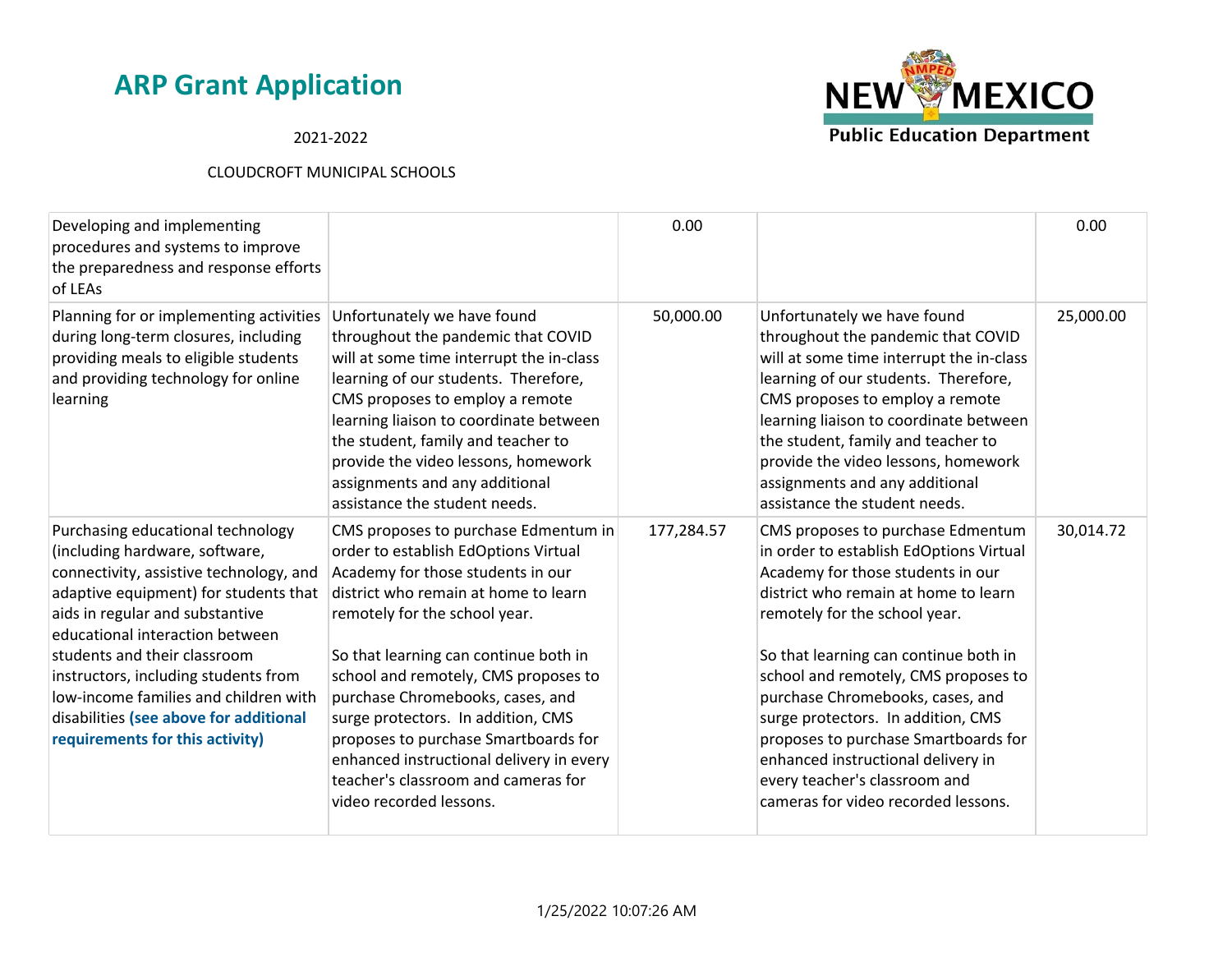### 2021-2022



| The COVID19 pandemic has uniquely<br>affected our students and families by<br>disrupting routines, changing<br>relationships and roles, and altering<br>usual school and recreational activities.<br>For this reason, CMS proposes to<br>collaborate with our REC to acquire a K-<br>12 social worker for outreach purposes<br>and to assist our students and families<br>who were adversely affected.                                                                                                                                             | 50,000.00  | The COVID19 pandemic has uniquely<br>affected our students and families by<br>disrupting routines, changing<br>relationships and roles, and altering<br>usual school and recreational<br>activities. For this reason, CMS<br>proposes to collaborate with our REC<br>to acquire a K-12 social worker for<br>outreach purposes and to assist our<br>students and families who were<br>adversely affected.                                                                                                                                                  | 25,000.00  |
|----------------------------------------------------------------------------------------------------------------------------------------------------------------------------------------------------------------------------------------------------------------------------------------------------------------------------------------------------------------------------------------------------------------------------------------------------------------------------------------------------------------------------------------------------|------------|-----------------------------------------------------------------------------------------------------------------------------------------------------------------------------------------------------------------------------------------------------------------------------------------------------------------------------------------------------------------------------------------------------------------------------------------------------------------------------------------------------------------------------------------------------------|------------|
|                                                                                                                                                                                                                                                                                                                                                                                                                                                                                                                                                    | 0.00       |                                                                                                                                                                                                                                                                                                                                                                                                                                                                                                                                                           | 0.00       |
|                                                                                                                                                                                                                                                                                                                                                                                                                                                                                                                                                    | 0.00       |                                                                                                                                                                                                                                                                                                                                                                                                                                                                                                                                                           | 0.00       |
| CMS proposes to use these funds to<br>continue to employ new and existing<br>of and services, including continuing to staff to maintain the operation and<br>continuity of systems and programs.<br>CMS proposes to provide hazard pay for<br>all staff. This is for all of the additional<br>COVID related duties all staff are doing<br>in their regular work day . Staff are<br>facing added cleaning and monitoring<br>responsibilities, state reporting, learning<br>and implementing accelerated<br>strategies to overcome learning loss due | 179,999.43 | CMS proposes to provide hazard pay<br>for all staff. This is for all of the<br>additional COVID related duties all<br>staff are doing in their regular work<br>day. Staff are facing added cleaning<br>and monitoring responsibilities, state<br>reporting, learning and implementing<br>accelerated strategies to overcome<br>learning loss due to COVID, and<br>planning and preparing two sets of<br>plans should we have to go remote.<br>Staff have experienced exposure,<br>quarantine, and contracting the virus.<br>Due to COVID there has been a | 122,200.00 |
|                                                                                                                                                                                                                                                                                                                                                                                                                                                                                                                                                    |            |                                                                                                                                                                                                                                                                                                                                                                                                                                                                                                                                                           |            |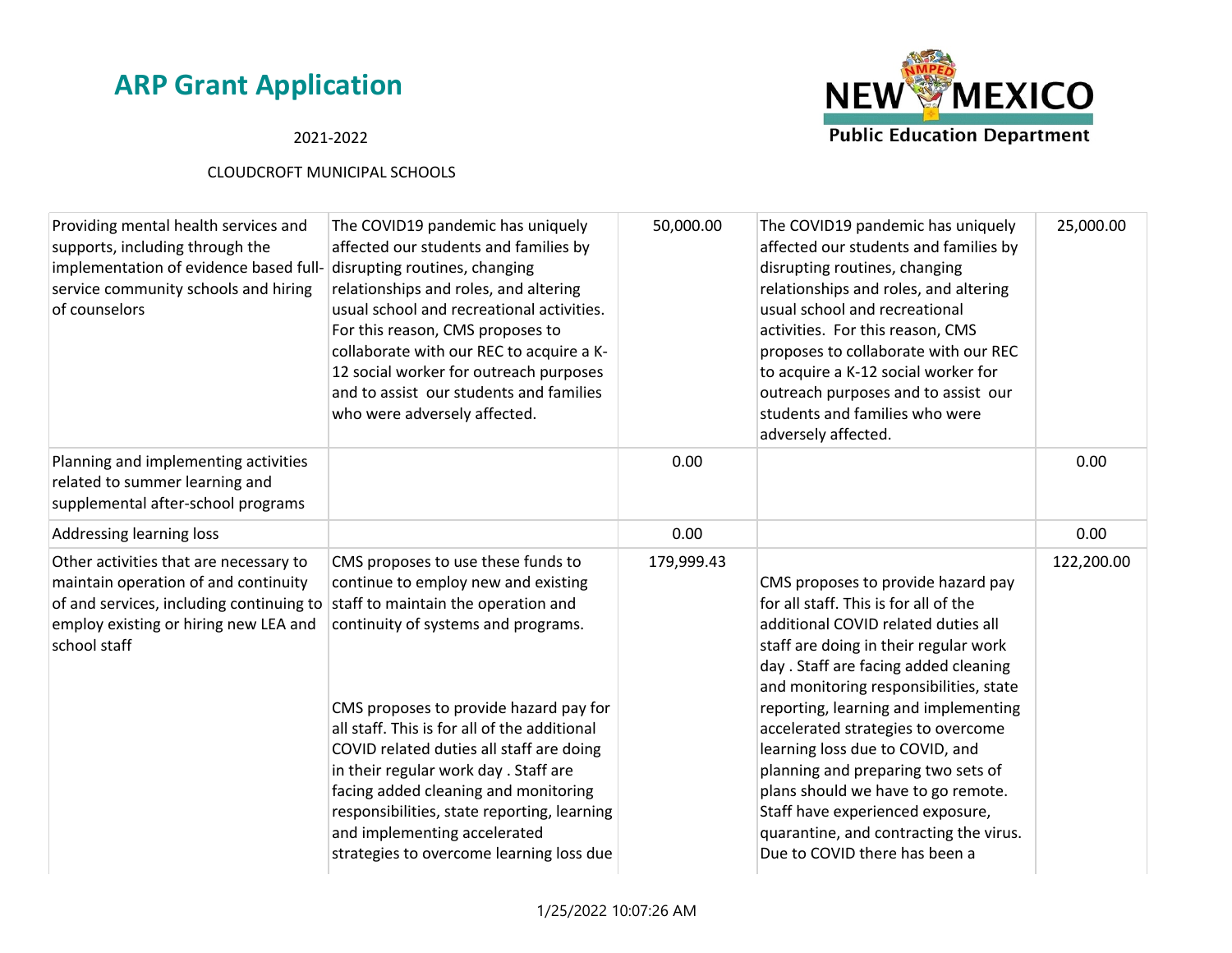2021-2022



| <b>Sub Totals</b>                                                                                                                                                                                                                                                                                                                                                                                                                                                                                                                                                                                                                                                                                                                                                                                  | 537,283.43 |                                                                                                                                                                                                                                                                                                                                                                                                                                                                                                                                                                                           | 227,214.72 |
|----------------------------------------------------------------------------------------------------------------------------------------------------------------------------------------------------------------------------------------------------------------------------------------------------------------------------------------------------------------------------------------------------------------------------------------------------------------------------------------------------------------------------------------------------------------------------------------------------------------------------------------------------------------------------------------------------------------------------------------------------------------------------------------------------|------------|-------------------------------------------------------------------------------------------------------------------------------------------------------------------------------------------------------------------------------------------------------------------------------------------------------------------------------------------------------------------------------------------------------------------------------------------------------------------------------------------------------------------------------------------------------------------------------------------|------------|
| Coordinating preparedness and<br>response efforts with State, local,<br>Tribal, and territorial public health<br>departments to prevent, prepare for,<br>and respond to COVID-19.                                                                                                                                                                                                                                                                                                                                                                                                                                                                                                                                                                                                                  |            |                                                                                                                                                                                                                                                                                                                                                                                                                                                                                                                                                                                           |            |
| to COVID, and planning and preparing<br>two sets of plans should we have to go<br>remote. Staff have experienced<br>exposure, quarantine, and contracting<br>the virus. Due to COVID there has been<br>a significant shortage in substitutes<br>which has put a significant strain on<br>staff when a teacher is in quarantine.<br>For this we also propose to increase<br>substitute teacher pay to attract<br>substitutes. Bus routes have been shut<br>down due to COVID and no bus driver.<br>We have had to split a bus route<br>because of the increased number of<br>students and lack of space for social<br>distancing. We do not have a bus driver<br>for this added bus. CMS proposes to<br>hire a new bus driver and until then pay<br>the substitute bus drivers with these<br>funds. |            | significant shortage in substitutes<br>which has put a significant strain on<br>staff when a teacher is in quarantine.<br>For this we also propose to increase<br>substitute teacher pay to attract<br>substitutes. Bus routes have been shut<br>down due to COVID and no bus driver.<br>We have had to split a bus route<br>because of the increased number of<br>students and lack of space for social<br>distancing. We do not have a bus<br>driver for this added bus. CMS<br>proposes to hire a new bus driver and<br>until then pay the substitute bus<br>drivers with these funds. |            |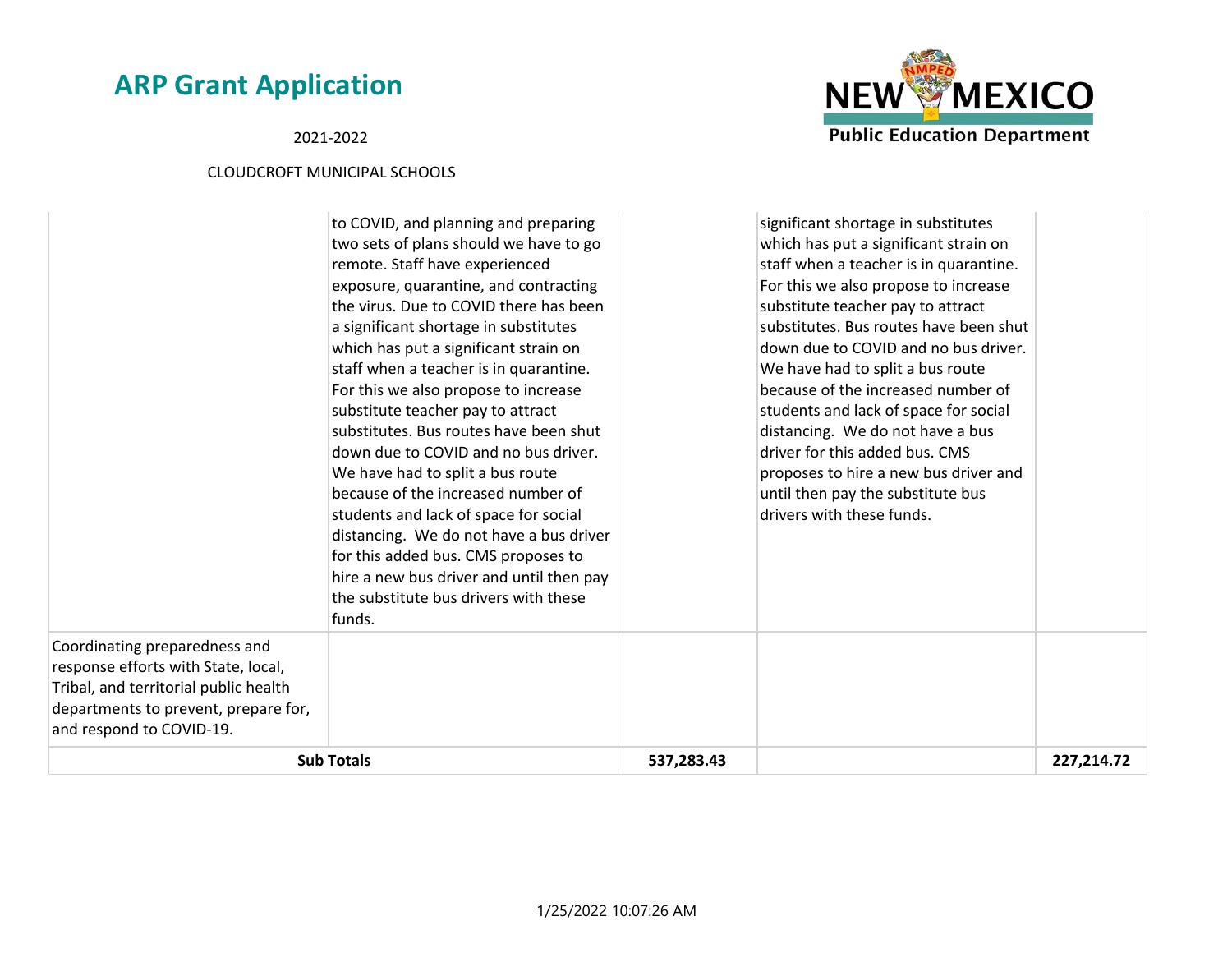**NEW MEXICO Public Education Department** 

2021-2022

| <b>Program Consultation</b>                                                                               |                      |                      |                      |
|-----------------------------------------------------------------------------------------------------------|----------------------|----------------------|----------------------|
| To the extent present, describe how the LEA has meaningfully engaged the<br>following stakeholder groups: | Date(s)<br>Consulted | Date(s)<br>Consulted | Date(s)<br>Consulted |
| Students                                                                                                  | 7/19/2021            |                      | 8/6/2021             |
| Families                                                                                                  | 7/19/2021            |                      | 8/6/2021             |
| School and district administrators (including Special Education administrators)                           | 7/19/2021            | 8/2/2021             | 8/6/2021             |
| Teachers                                                                                                  | 7/19/2021            | 8/2/2021             | 8/6/2021             |
| Principals                                                                                                | 7/19/2021            | 8/2/2021             | 8/6/2021             |
| <b>School leaders</b>                                                                                     | 7/19/2021            | 8/2/2021             | 8/6/2021             |
| Other educators                                                                                           | 7/19/2021            | 8/2/2021             | 8/6/2021             |
| School support personnel                                                                                  | 7/19/2021            | 8/2/2021             | 8/6/2021             |
| Unions                                                                                                    | 7/19/2021            | 8/2/2021             | 8/6/2021             |
| Tribes(if applicable)                                                                                     |                      |                      |                      |
| Civil rights organizations (including disability rights organizations)                                    | 7/19/2021            | 8/2/2021             | 8/6/2021             |
| Superintendents                                                                                           | 7/19/2021            | 8/2/2021             | 8/6/2021             |
| Charter school leaders (if applicable)                                                                    |                      |                      |                      |
| Stakeholders representing the interests of:                                                               |                      |                      |                      |
| Children with disabilities                                                                                | 7/19/2021            | 8/2/2021             | 8/6/2021             |
| <b>English learners</b>                                                                                   | 7/19/2021            | 8/2/2021             | 8/6/2021             |
| Children experiencing homelessness                                                                        | 7/19/2021            | 8/2/2021             | 8/6/2021             |
| Children in foster care                                                                                   | 7/19/2021            | 8/2/2021             | 8/6/2021             |
| <b>Migratory students</b>                                                                                 | 7/19/2021            | 8/2/2021             | 8/6/2021             |
| Children who are incarcerated                                                                             | 7/19/2021            | 8/2/2021             | 8/6/2021             |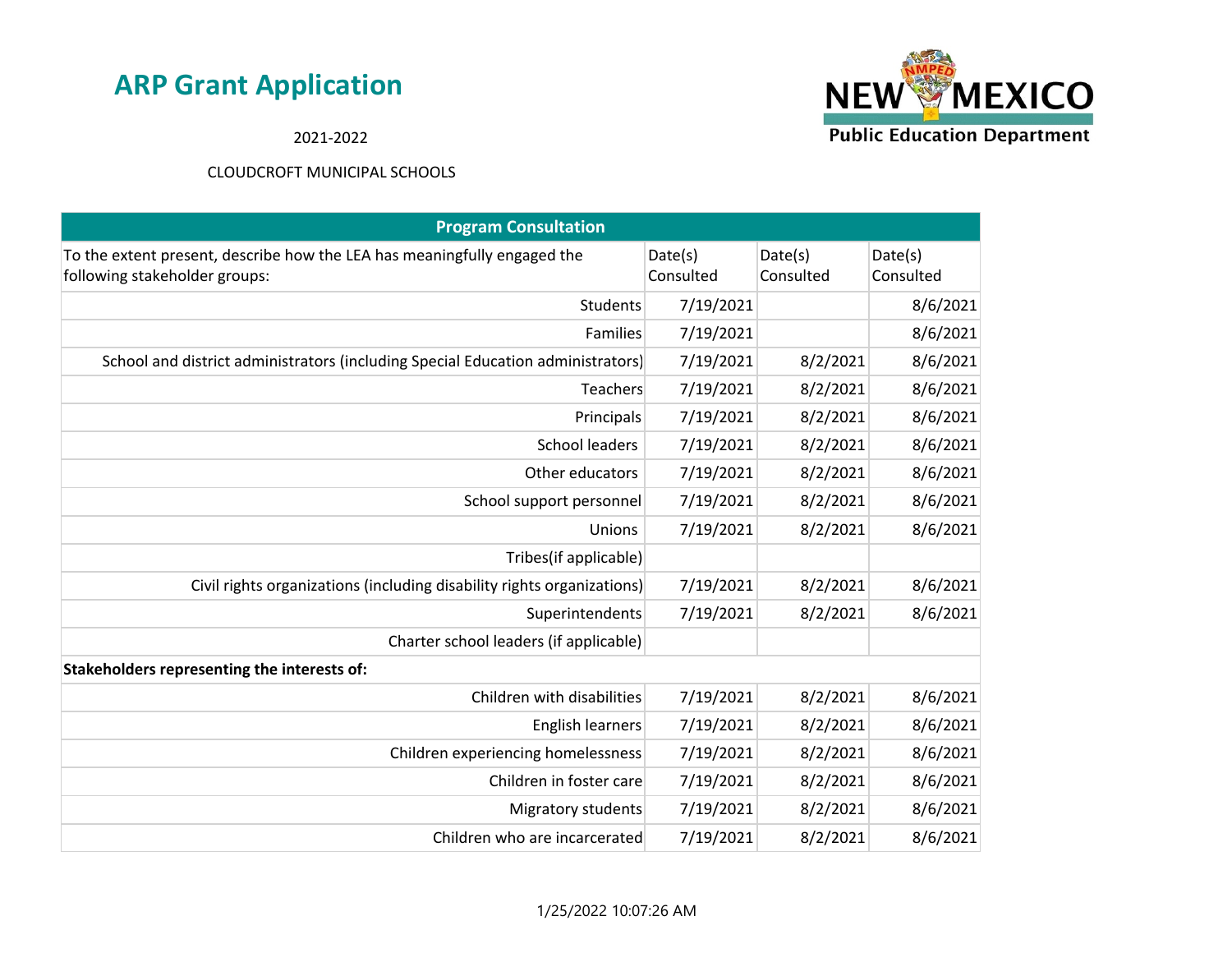2021-2022

### CLOUDCROFT MUNICIPAL SCHOOLS



| Other underserved students                                                                                                                                                                                                                                                                                                                                                                                                                                                                                                                                                                                                                                                                                                                                                                                                                                                                                                                                                                                                                                                                                                                                        | 7/17/2021 | 8/2/2021 | 8/6/2021 |
|-------------------------------------------------------------------------------------------------------------------------------------------------------------------------------------------------------------------------------------------------------------------------------------------------------------------------------------------------------------------------------------------------------------------------------------------------------------------------------------------------------------------------------------------------------------------------------------------------------------------------------------------------------------------------------------------------------------------------------------------------------------------------------------------------------------------------------------------------------------------------------------------------------------------------------------------------------------------------------------------------------------------------------------------------------------------------------------------------------------------------------------------------------------------|-----------|----------|----------|
| Interim Final Requirement: Under this requirement, an SEA must engage in meaningful consultation with various stakeholder<br>groups on its ARP ESSER plan and give the public an opportunity to provide input on the development of the plan and take such<br>input into account. Specifically, an SEA is required to consult with students; families; Tribes (if applicable); civil rights organizations<br>(including disability rights organizations); school and district administrators (including special education administrators);<br>superintendents; charter school leaders (if applicable); teachers, principals, school leaders, other educators, school staff, and their<br>unions; and stakeholders representing the interests of children with disabilities, English learners, children experiencing<br>homelessness, children in foster care, migratory students, children who are incarcerated, and other underserved students in the<br>development of its ARP ESSER plan. Under the requirement, an SEA must also provide the public with the opportunity to provide<br>input in the development of the plan and take such input into account. |           |          |          |

\*Meaningful consultation means each stakeholder group was afforded multiple opportunities to provide feedback on the LEAs ARP application prior to the application being submitted. Pursuant to 2 C.F.R. § 200.332(a)(5), all sub recipients as identified in Exhibit A, attached to this sub award, must permit PED and auditors access to records and financial statements as necessary.

| <b>Indirect Cost Rate</b>                     |              |             |                       |                              |      |                    |                                |                       |
|-----------------------------------------------|--------------|-------------|-----------------------|------------------------------|------|--------------------|--------------------------------|-----------------------|
|                                               | Indirect Y/N | Allocations | Indirect Cost<br>Rate | Indirect Cost D Fixed Assets |      | Indirect<br>Amount | <b>Indirect Base</b><br>Amount | <b>Budget Balance</b> |
| ARP ESSER 1/3 rd<br><b>Indirect Cost Rate</b> | No           | 413,927.15  | 8 <sup>1</sup>        | 1.08                         | 0.00 | 0.00               | 0.00                           | 0.00                  |
| ARP ESSER 2/3 rd<br><b>Indirect Cost Rate</b> | No           | 827,854.29  | 8                     | 1.08                         | 0.00 | 0.00               | 0.00                           | 0.00                  |

**Required Information - GEPA**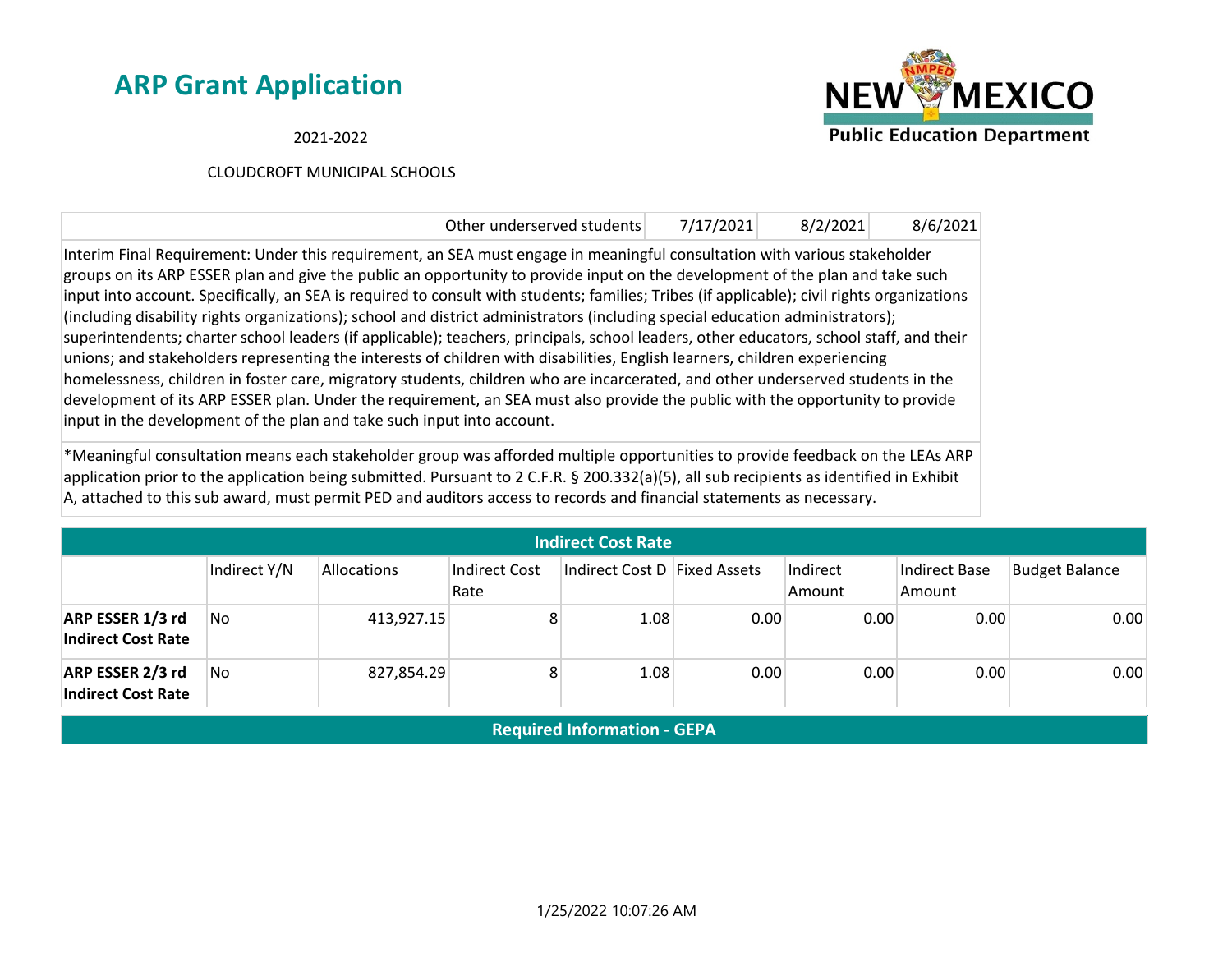2021-2022



|                                                                                                                                                                                                                                                                                                                                                                                                                                                                                                                                                                                                                                                                                                                                                                                                                                                                                                                                                                                                                                                                                                                                                                                                                                                                                                        | <b>Required Narrative</b>                                                                                                                                                                                                                                                                                                                                                                                                                                                                                                                                                                                                                                                                                                                                                                                                                                                                                                                                                                                                                                                                                          |
|--------------------------------------------------------------------------------------------------------------------------------------------------------------------------------------------------------------------------------------------------------------------------------------------------------------------------------------------------------------------------------------------------------------------------------------------------------------------------------------------------------------------------------------------------------------------------------------------------------------------------------------------------------------------------------------------------------------------------------------------------------------------------------------------------------------------------------------------------------------------------------------------------------------------------------------------------------------------------------------------------------------------------------------------------------------------------------------------------------------------------------------------------------------------------------------------------------------------------------------------------------------------------------------------------------|--------------------------------------------------------------------------------------------------------------------------------------------------------------------------------------------------------------------------------------------------------------------------------------------------------------------------------------------------------------------------------------------------------------------------------------------------------------------------------------------------------------------------------------------------------------------------------------------------------------------------------------------------------------------------------------------------------------------------------------------------------------------------------------------------------------------------------------------------------------------------------------------------------------------------------------------------------------------------------------------------------------------------------------------------------------------------------------------------------------------|
| Please describe how the LEA will comply with the requirements of section 427 of GEPA (20 U.S.C. 1228a).<br>The description must include information on the steps the LEA proposes to take to permit students,<br>teachers, and other program beneficiaries to overcome barriers (including barriers based on gender,<br>race, color, national origin, disability, and age) that impede equal access to, or participation in, the<br>program.<br>For examples of applicable, relevant, acceptable responses, please see:<br>https://www2.ed.gov/fund/grant/apply/appforms/gepa427.doc<br><b>GEPA Rubric</b><br>A satisfactory answer<br>. Describes potential barriers to accessing aspects of the proposed spending plan based on criteria such<br>as gender, race, color, national origin, (dis)ability, and age<br>. Describes steps that will be taken to eliminate or reduce those barriers to ensure equitable access<br>May require revision<br>• May not clearly or completely describe potential barriers to accessing aspects of the proposed spending<br>plan based on criteria such as gender, race, color, national origin, (dis)ability, and age<br>. May not clearly or completely describe steps that will be taken to eliminate or reduce those barriers to<br>ensure equitable access | Cloudcroft Municipal Schools has identified the<br>following barriers and steps to eliminate barriers<br>and ensure equitable access:<br>Families that live in outlying areas may not have<br>phones to be reached by the shared R9 Social<br>Worker, Should this occur the shared R9 social<br>worker could make visits to the home and be<br>reimbursed for mileage by submitting a mileage<br>reimbursement request.<br>Families that live in outlying areas and low<br>income families may not have internet service.<br>In that case, Cloudcroft Municipal Schools would<br>provide a hotspot through Verizon.<br>Special education students have unique learning<br>and behavioral needs that can impact their<br>ability to successfully participate in summer<br>intervention. Cloudcroft Municipal Schools will<br>ensure staff are trained or have special<br>education staff involved in the summer<br>intervention programs.<br>New Mexico teacher shortage. Cloudcroft<br>Municipal Schools will promote the Grow Your<br>Own Teachers and the Educator Fellows<br>program with our classified staff. |
|                                                                                                                                                                                                                                                                                                                                                                                                                                                                                                                                                                                                                                                                                                                                                                                                                                                                                                                                                                                                                                                                                                                                                                                                                                                                                                        | (https://hed.state.nm.us/financial-<br>aid/scholarships/grow-your-own-teachers)<br>(https://webnew.ped.state.nm.us/wp-<br>content/uploads/2021/09/Educator-Fellows-                                                                                                                                                                                                                                                                                                                                                                                                                                                                                                                                                                                                                                                                                                                                                                                                                                                                                                                                                |
|                                                                                                                                                                                                                                                                                                                                                                                                                                                                                                                                                                                                                                                                                                                                                                                                                                                                                                                                                                                                                                                                                                                                                                                                                                                                                                        | Program-Press-Release.pdf)                                                                                                                                                                                                                                                                                                                                                                                                                                                                                                                                                                                                                                                                                                                                                                                                                                                                                                                                                                                                                                                                                         |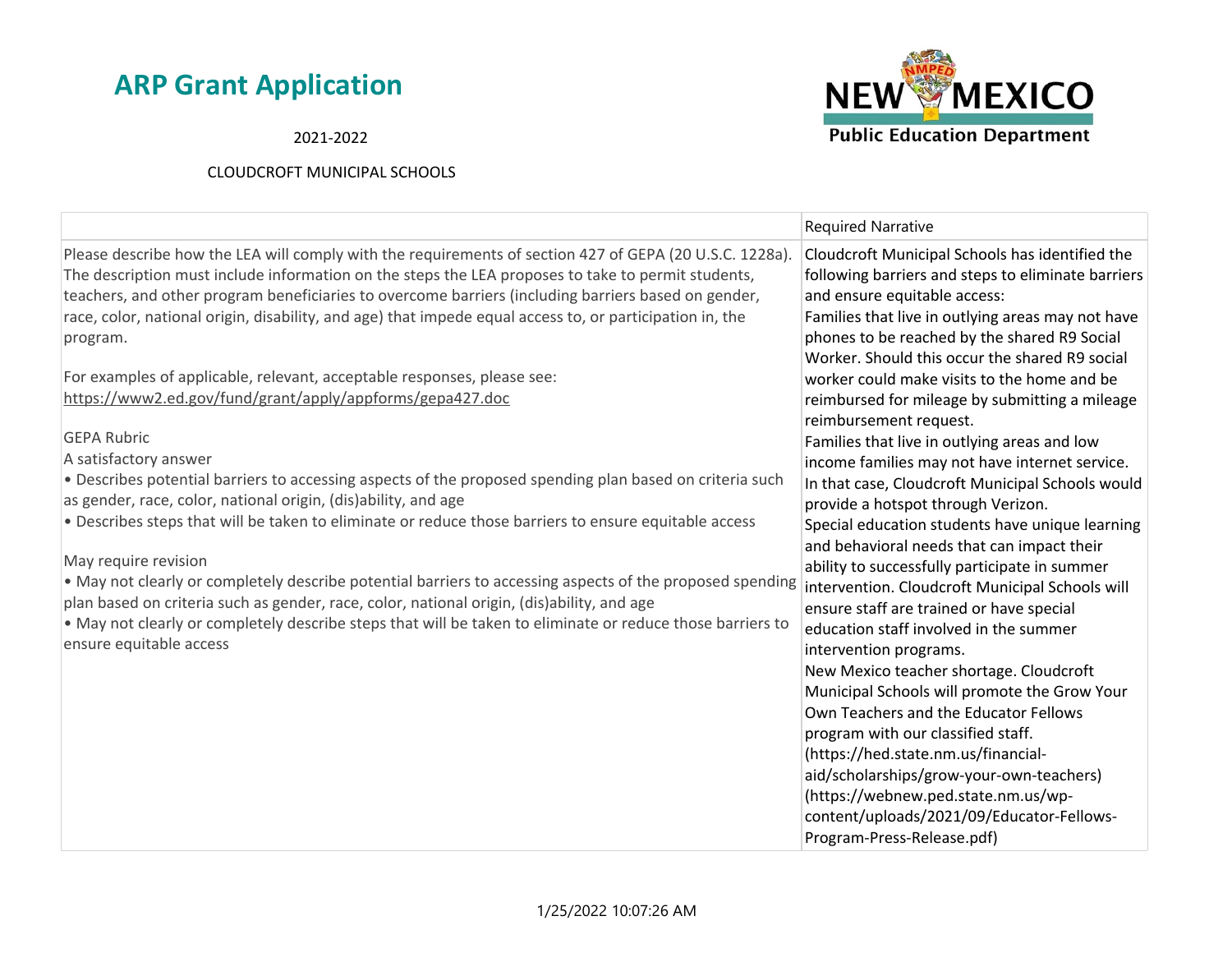**NEW MEXICO Public Education Department** 

2021-2022

| The LEA agrees to comply with the following requirements regarding Maintenance of Equity for High<br>Poverty Schools:<br>(c) LOCAL EDUCATIONAL AGENCY MAINTENANCE OF EQUITY FOR HIGH [1] POVERTY SCHOOLS. - (1) IN<br>GENERAL.—As a condition of receiving funds under section 2001, a local educational agency shall not, in<br>fiscal year 2022 or 2023 - (A) reduce per-pupil funding (from combined State and local funding) for any<br>high [1] poverty school served by such local educational agency by an amount that exceeds— (i) the total<br>reduction in local educational agency funding (from combined State and local funding) for all schools<br>served by the local educational agency in such fiscal year (if any); divided by (ii) the number of children<br>enrolled in all schools served by the local educational agency in such fiscal year; or (B) reduce per-pupil,<br>full-time equivalent staff in any high-poverty school by an amount that exceeds $-$ (i) the total reduction<br>in full-time equivalent staff in all schools served by such local educational agency in such fiscal year (if<br>any); divided by (ii) the number of children enrolled in all schools served by the local educational agency<br>in such fiscal year. (2) EXCEPTION. — Paragraph (1) shall not apply to a local educational agency in fiscal<br>year 2022 or 2023 that meets at least 1 of the following criteria in such fiscal year: (A) Such local<br>educational agency has a total enrollment of less than 1,000 students. (B) Such local educational agency<br>operates a single school. (C) Such local educational agency serves all students within each grade span<br>with a single school. (D) Such local educational agency demonstrates an exceptional or uncontrollable<br>circumstance, such as unpredictable changes in student enrollment or a precipitous decline in the<br>financial resources of such agency, as determined by the Secretary of Education | True |
|-------------------------------------------------------------------------------------------------------------------------------------------------------------------------------------------------------------------------------------------------------------------------------------------------------------------------------------------------------------------------------------------------------------------------------------------------------------------------------------------------------------------------------------------------------------------------------------------------------------------------------------------------------------------------------------------------------------------------------------------------------------------------------------------------------------------------------------------------------------------------------------------------------------------------------------------------------------------------------------------------------------------------------------------------------------------------------------------------------------------------------------------------------------------------------------------------------------------------------------------------------------------------------------------------------------------------------------------------------------------------------------------------------------------------------------------------------------------------------------------------------------------------------------------------------------------------------------------------------------------------------------------------------------------------------------------------------------------------------------------------------------------------------------------------------------------------------------------------------------------------------------------------------------------------------------------------------------------------------------------|------|
| The LEA agrees to make publicly available a copy of the LEA's re-entry plan on the LEA's website no later<br>than June 24, 2021                                                                                                                                                                                                                                                                                                                                                                                                                                                                                                                                                                                                                                                                                                                                                                                                                                                                                                                                                                                                                                                                                                                                                                                                                                                                                                                                                                                                                                                                                                                                                                                                                                                                                                                                                                                                                                                           | True |
|                                                                                                                                                                                                                                                                                                                                                                                                                                                                                                                                                                                                                                                                                                                                                                                                                                                                                                                                                                                                                                                                                                                                                                                                                                                                                                                                                                                                                                                                                                                                                                                                                                                                                                                                                                                                                                                                                                                                                                                           |      |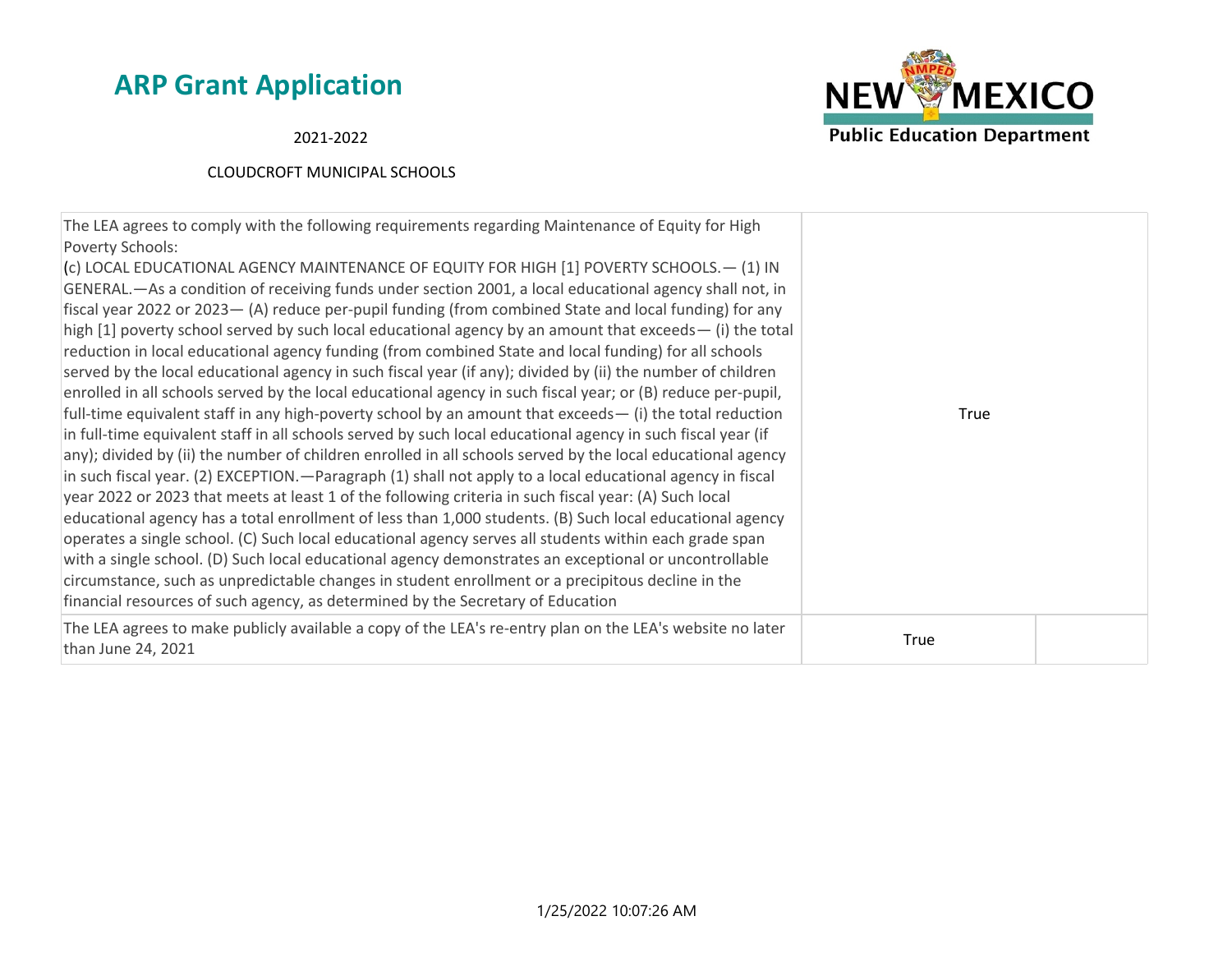2021-2022

#### CLOUDCROFT MUNICIPAL SCHOOLS

Instructions:

During the period of the ARP ESSER award established in section 2001(a) of the ARP Act (i.e., until September 30, 2023), an LEA must periodically, but no less frequently than every six

months, review and, as appropriate\*, revise and post its plan for safe return to in-person instruction and continuity of services. Consistent with section 2001(i)(2) of the ARP Act, which requires an LEA to seek public comment on the development of its plan, an LEA must seek public input and take such input into account in determining whether to revise its plan and, if it determines revisions are necessary, on the revisions it makes to its plan, i.e., the LEA must seek public input on whether to revise its plan and on any revisions to its plan no less frequently than every six months (taking into consideration the timing of significant changes to CDC guidance on reopening schools). The requirement clarifies that, if the LEA revises its plan, the revised plan must address each of the aspects of safety currently recommended by the CDC or, if the CDC has updated its safety recommendations at the time the LEA is revising its plan, each of the updated safety recommendations.

Under this requirement, the plans must be: In an understandable and uniform format; to the extent practicable, written in a language that parents can understand or, if not practicable, orally translated; and upon request by a parent who is an individual with a disability, provided in an alternative format accessible to that parent.

In the fields below, please provide a link to the LEA's most current posted plan on the LEA's website, and the date the plan was posted to the LEA's website.

| <b>First Posting</b>        | https://www.cmsbears.org/,<br>https://www.cmsbears.org/                                                                                                                                      |  |
|-----------------------------|----------------------------------------------------------------------------------------------------------------------------------------------------------------------------------------------|--|
| Second Posting (if needed*) | https://tb2cdn.schoolwebmaste<br>12/17/2021<br>rs.com/accnt_21720/site_21721<br>/Documents/Plan-for-Safe-<br>Return-to-In-Person-<br>Learning.pdf, 2nd POSTING OF<br><b>SAFE-RETURN PLAN</b> |  |
| Third Posting (if needed*)  |                                                                                                                                                                                              |  |
| Fourth Posting (if needed*) |                                                                                                                                                                                              |  |
| Fifth Posting (if needed*)  |                                                                                                                                                                                              |  |